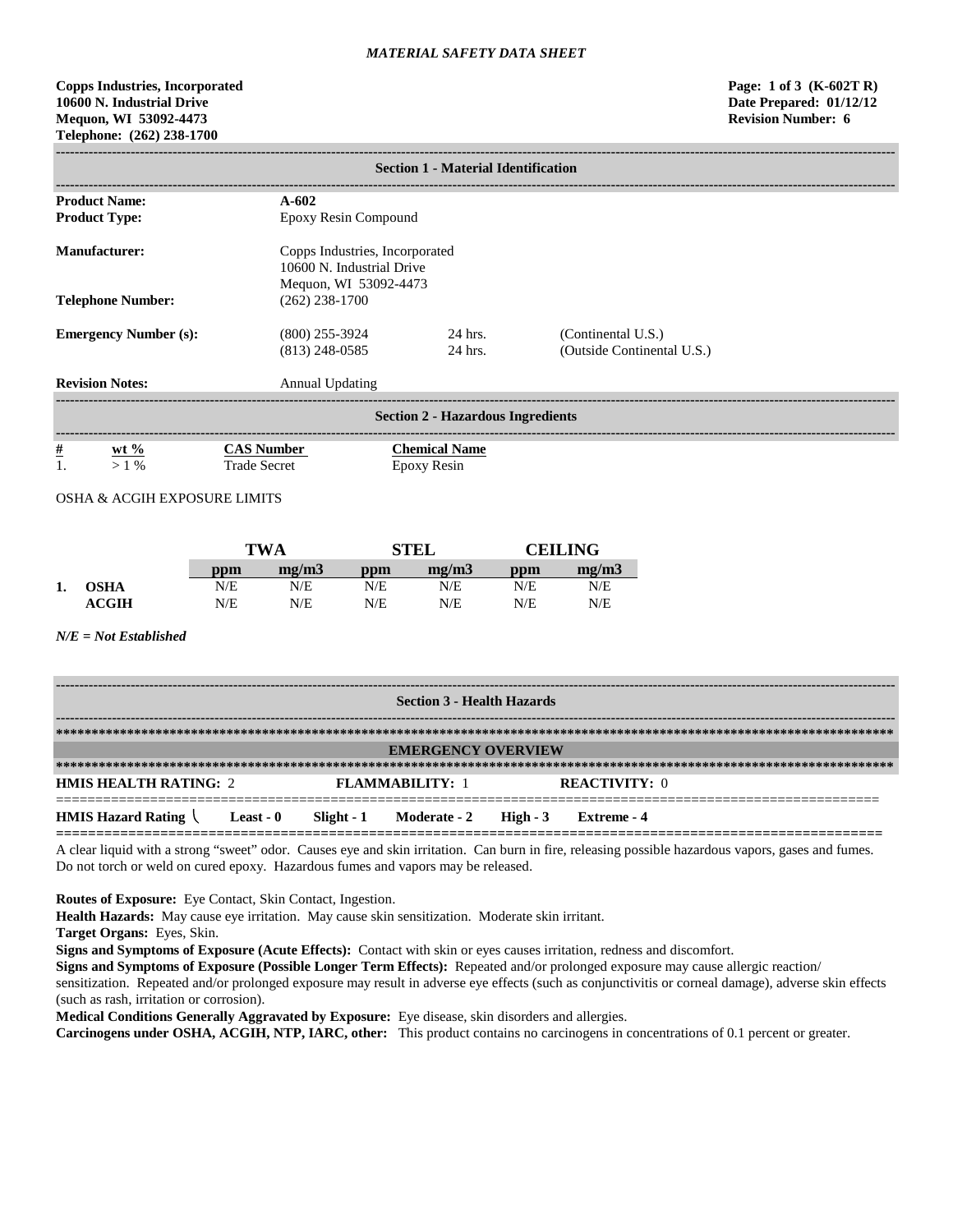| <b>Copps Industries, Incorporated</b> |  |  |  |  |
|---------------------------------------|--|--|--|--|
| Mequon, WI 53092-4473                 |  |  |  |  |
| Telephone: (262) 238-1700             |  |  |  |  |

#### **------------------------------------------------------------------------------------------------------------------------------------------------------------------------------------ Section 4 - First Aid**

**------------------------------------------------------------------------------------------------------------------------------------------------------------------------------------ Eye Contact:** Hold eyelids apart and immediately flush eyes with plenty of water for at least 15 minutes. Seek medical attention.

**Skin Contact:** Remove contaminated clothing/shoes and wipe excess from skin. Flush skin with water. Follow by washing with soap and water. If irritation occurs, seek medical attention. If contact with hot product occurs, immediately flush with cool water for 15 minutes. Carefully remove clothing; if clothing is stuck to a burn area do not pull it off, but cut around it. Cover burn area with a clean material. Get medical attention immediately.

**Inhalation:** Remove victim to fresh air and provide oxygen. If breathing is difficult, seek medical attention.

**Ingestion:** If swallowed, call physician immediately. Induce vomiting only as directed by medical personnel. Never give anything by mouth to an unconscious person. Get medical attention immediately.

#### **------------------------------------------------------------------------------------------------------------------------------------------------------------------------------------ Section 5 - Fire and Explosion Data**

**------------------------------------------------------------------------------------------------------------------------------------------------------------------------------------ Flash Point (closed cup):**  $> 200 \text{ }^{\circ}\text{F}$  **Upper Explosion Limit (UEL):** No data

**Auto Ignition Temperature:**No data **Lower Explosion Limit (LEL):** No data

**Fire Hazard Classification (OSHA/NFPA):** This product is not considered flammable nor combustible, but will burn if involved in a fire. **Extinguishing Media:** Foam, Carbon Dioxide (CO2), or dry chemical.

**Special Fire Fighting Procedures:** Keep personnel removed from area and upwind of fire. Wear full fire-fighting turn-out gear (full bunker gear) and respiratory protection (SCBA). Cool fire exposed containers with water spray.

**Unusual Fire and Explosion Hazards:** Hazardous combustion products may be present. Combustion may form aldehydes, nitrous oxides, carbon monoxide (CO), and carbon dioxide (CO2).

**------------------------------------------------------------------------------------------------------------------------------------------------------------------------------------ Section 6 - Accidental Release Measures**

**------------------------------------------------------------------------------------------------------------------------------------------------------------------------------------ Containment Techniques (Removal of ignition sources, diking, etc.)** Stop the leak, if possible. Shut off or remove all ignition sources. Construct a dike to prevent spreading.

**Clean-Up Procedures:** Spread absorbent material over area. Wipe or scrape up material. Dispose of material in accordance with local, state and federal regulations. Wash area with soap and water. Prevent washings from entering sewers or waterways.

**Other Emergency Advice:** Wear protective clothing, boots, gloves, respirator, and eye protection.

#### ------------------------------------------------------------------------------------------------------------------------------------------------------------------------------------ **Section 7 - Handling and Storage**

**------------------------------------------------------------------------------------------------------------------------------------------------------------------------------------ Storage:** Store in a cool (60-80 °F), dry, ventilated place. Crystallization may occur if storage temperature drops below 55 °F for a prolonged period of time. Store in closed containers.

**Handling:** Avoid contact with skin, eyes, or clothing. When handling, do not eat, drink, or smoke.

**Other Precautions:** Wash thoroughly after handling. Remove contaminated clothing and gear. Decontaminate. Destroy leather or any articles which can not be decontaminated.

**------------------------------------------------------------------------------------------------------------------------------------------------------------------------------------**

#### **------------------------------------------------------------------------------------------------------------------------------------------------------------------------------------ Section 8 - Personal Protection/Exposure Controls**

**Eye Protection:** Chemical safety goggles recommended. Contact lenses should not be worn while using this product.

**Hand Protection:** Chemical resistant gloves recommended, such as neoprene or nitrite rubber.

**Respiratory Protection:** Not necessary under most operating conditions. NIOSH approved organic vapor respirator should be used in confined areas, or when conditions cause high vapor concentrations. If the percent oxygen is below normal then use self-contained breathing apparatus. **Protective Clothing:** Clean, body covering clothing should be utilized.

**Work and Hygienic Practices:** Eye wash stations and safety showers should be easily accessible.

**------------------------------------------------------------------------------------------------------------------------------------------------------------------------------------**

## **Section 9 - Typical Physical and Chemical Properties**

| <b>Physical Form:</b>  | Liquid  | <b>Vapor Density:</b>       | Heavier than air |  |
|------------------------|---------|-----------------------------|------------------|--|
| Color:                 | Clear   | <b>Boiling Point:</b>       | $>200$ °F        |  |
| Odor:                  | Sweet   | <b>Melting Point:</b>       | Not Applicable   |  |
| pH:                    | No Data | <b>Solubility in Water:</b> | Negligible       |  |
| <b>Vapor Pressure:</b> | No Data | <b>Specific Gravity:</b>    | 1.19             |  |
|                        |         |                             |                  |  |

#### **Section 10 - Stability and Reactivity ------------------------------------------------------------------------------------------------------------------------------------------------------------------------------------**

**Chemical Stability:** Stable **Conditions to Avoid (if unstable):** None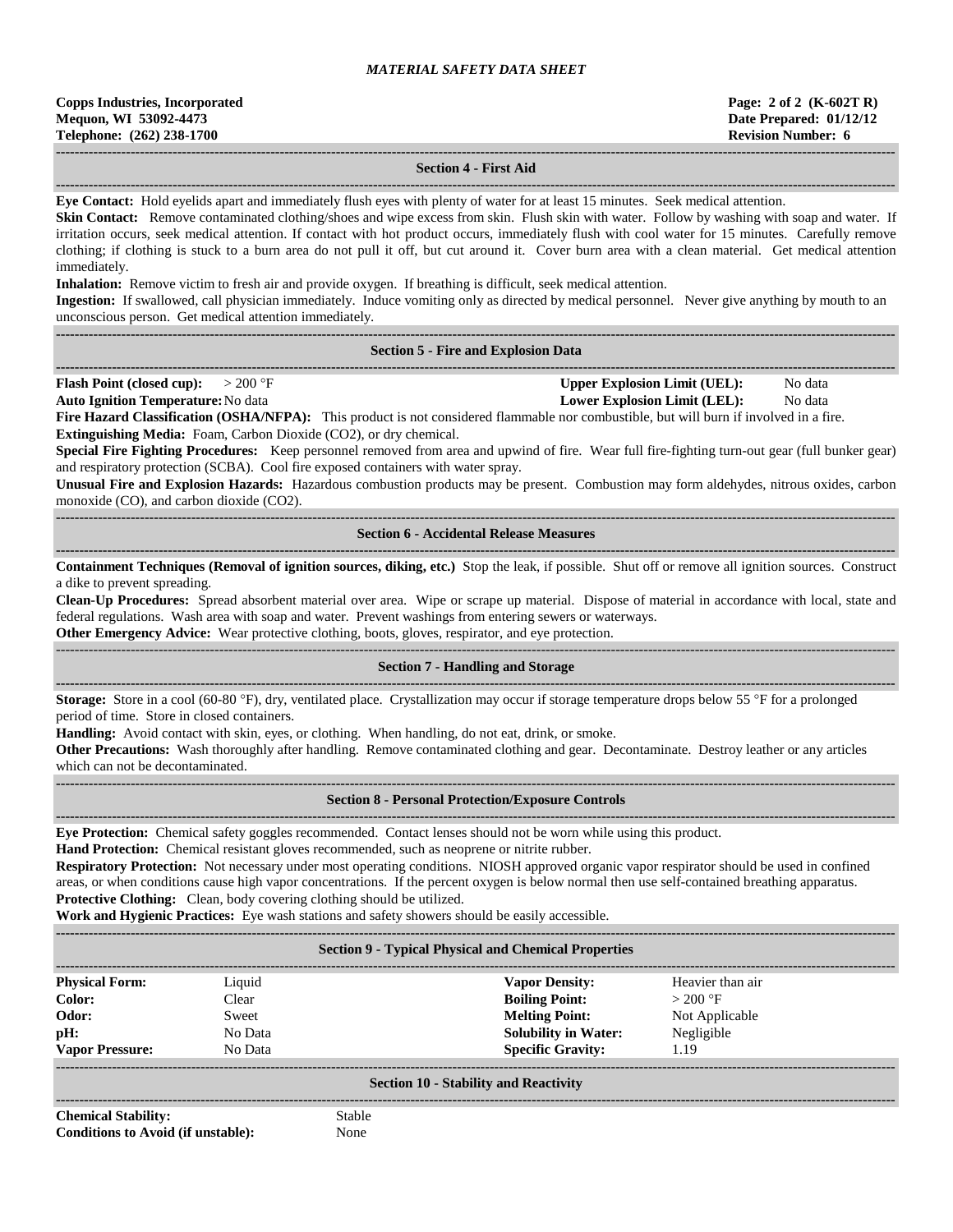| <b>Copps Industries, Incorporated</b> |  |  |  |  |
|---------------------------------------|--|--|--|--|
| Mequon, WI 53092-4473                 |  |  |  |  |
| Telephone: (262) 238-1700             |  |  |  |  |

|                                                                                                                              | Section 10 - Stability and Reactivity (con't.)                                                                                             |  |  |  |  |
|------------------------------------------------------------------------------------------------------------------------------|--------------------------------------------------------------------------------------------------------------------------------------------|--|--|--|--|
| <b>Incompatibility (Materials to Avoid):</b><br><b>Hazardous Decomposition Products:</b><br><b>Hazardous Polymerization:</b> | Acids, strong oxidizing agents.<br>None<br>Contact with epoxy hardeners under uncontrolled conditions. May release excess heat and vapors. |  |  |  |  |
| Section 11 - Tovicological Properties                                                                                        |                                                                                                                                            |  |  |  |  |

#### **Section 11 - Toxicological Properties**

**------------------------------------------------------------------------------------------------------------------------------------------------------------------------------------ Acute Oral Toxicity (LD50, RAT):** No data available. **Acute Dermal Toxicity (LD50, RABBIT):** No data available. **Acute Inhalation Toxicity (LC50, RAT):** No data available.

**------------------------------------------------------------------------------------------------------------------------------------------------------------------------------------**

# ------------------------------------------------------------------------------------------------------------------------------------------------------------------------------------

#### **Section 12 - Ecological Information**

**------------------------------------------------------------------------------------------------------------------------------------------------------------------------------------**

**------------------------------------------------------------------------------------------------------------------------------------------------------------------------------------**

No data available.

## **Section 13 - Disposal Considerations**

**------------------------------------------------------------------------------------------------------------------------------------------------------------------------------------ Waste Disposal:** This material does not contain any VOC's (volatile organic compounds). Dispose of material in accordance with applicable, local, state, and federal laws and regulations. The state and local regulations and laws may differ from federal regulations, and laws may change or be reinterpreted. This information only applies to the material as manufactured. Processing, use, or contamination may make the information in appropriate, inaccurate, or incomplete. Responsibility for proper waste disposal is with the owner of the waste.

| <b>Section 14 - Transport Information</b>                                                                                           |                                                                                                                |                                                                                     |                                                                                                                                    |  |  |  |
|-------------------------------------------------------------------------------------------------------------------------------------|----------------------------------------------------------------------------------------------------------------|-------------------------------------------------------------------------------------|------------------------------------------------------------------------------------------------------------------------------------|--|--|--|
| <b>DOT Non-Bulk Shipping Name:</b><br><b>DOT Bulk Shipping Name:</b><br><b>Technical Shipping Name:</b><br><b>DOT Hazard Class:</b> | Resin compound - not regulated<br>Resin compound - not regulated<br>NMFC Item 46030, Class 55<br>Not regulated | $\overline{I} \overline{N}$ :<br><b>Packing Group:</b><br><b>IMO Shipping Data:</b> | Not regulated<br>Not regulated<br>Resin compound - not regulated<br><b>ICAO/IATA Shipping Data:</b> Resin compound - not regulated |  |  |  |

**Section 15 - Regulatory Information**

## *US FEDERAL REGULATIONS:*

**Toxic Substances Control Act (TSCA):** All components are included in the EPA Toxic Substances Control Act (TSCA) Chemical Substance Inventory or are not required to be listed on the TSCA Inventory.

**OSHA (29CFR1910.1200) Hazard Class(es):** Irritant. Sensitizer

**EPCRA Section 312 (40CFR370) Hazard Classes:** Immediate Health Hazard. Delayed Health Hazard.

**EPCRA Section 313 (40CFR372):** Toxic chemicals above "de minimus" level: None

## *STATE REGULATIONS:*

**California Proposition 65 Substances:** (components known to the State of California to cause cancer and/or reproductive toxicity and subject to warning and discharge requirements under the "Safe Drinking Water and Toxic Enforcement Act of 1986"). None

# *INTERNATIONAL REGULATIONS*

**Canada: WHMIS Hazard Classification:** Class D, division 2B **WHMIS Risk Phrases:** Eye or skin irritant. Skin sensitizer. **WHMIS Symbols:** Stylized T

#### **------------------------------------------------------------------------------------------------------------------------------------------------------------------------------------ Section 16 - Other Information**

**------------------------------------------------------------------------------------------------------------------------------------------------------------------------------------** *To the best of our knowledge, the information contained herein is accurate. However, neither Copps Industries nor any of its agents assume any liability whatsoever for the accuracy or completeness of the information contained herein. Final determination of suitability of any material is the sole responsibility of the user. All materials may present unknown health hazards and should be used with caution. Although certain hazards are described herein, we cannot guarantee that these are the only hazards which exist.*

**Revision Date:** 01/12/12 **Revised By:** Aleksey Kozlov **Replaces Revision Dated:** 01/28/10 **Title:** Technical Director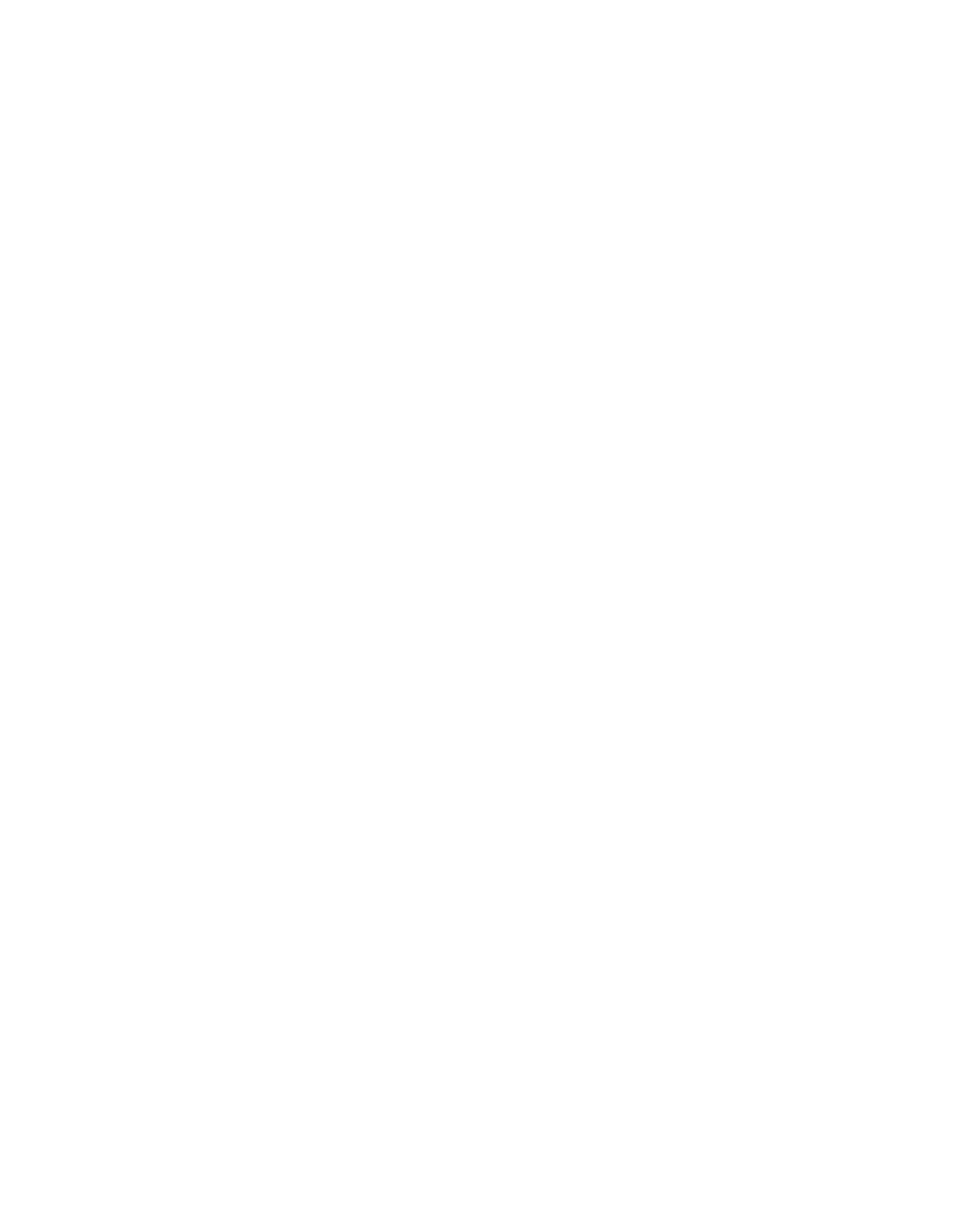| <b>Section 1 - Material Identification</b> |                                                                                      |                                 |                                                  |  |  |  |
|--------------------------------------------|--------------------------------------------------------------------------------------|---------------------------------|--------------------------------------------------|--|--|--|
| <b>Product Name:</b>                       | <b>B-602</b>                                                                         |                                 |                                                  |  |  |  |
| <b>Product Type:</b>                       | Epoxy Hardener Compound                                                              |                                 |                                                  |  |  |  |
| <b>Manufacturer:</b>                       | Copps Industries, Incorporated<br>10600 N. Industrial Drive<br>Mequon, WI 53092-4473 |                                 |                                                  |  |  |  |
| <b>Telephone Number:</b>                   | $(262)$ 238-1700                                                                     |                                 |                                                  |  |  |  |
| <b>Emergency Number (s):</b>               | $(800)$ 255-3924<br>$(813)$ 248-0585                                                 | 24 hrs.<br>24 hrs.              | (Continental U.S.)<br>(Outside Continental U.S.) |  |  |  |
| <b>Revision Notes:</b>                     | Annual Updating                                                                      |                                 |                                                  |  |  |  |
|                                            |                                                                                      | Soction 7 Hozordous Ingradiants |                                                  |  |  |  |

|   |         |                | <b>Section 2 - Hazardous Ingredients</b> |
|---|---------|----------------|------------------------------------------|
| # | $wt \%$ | CAS Number     | Chemical Name                            |
|   | $1\%$   | $80 - 05 - 7$  | 4,4'-Isopropylidenediphenol              |
|   | $\%$    | $111 - 40 - 0$ | Diethylenetriamine                       |

## OSHA & ACGIH EXPOSURE LIMITS

|    |             | <b>TWA</b> |       | <b>STEL</b> |       | <b>CEILING</b> |       |
|----|-------------|------------|-------|-------------|-------|----------------|-------|
|    |             | ppm        | mg/m3 | ppm         | mg/m3 | ppm            | mg/m3 |
| 1. | <b>OSHA</b> | N/E        | N/E   | N/E         | N/E   | N/E            | N/E   |
|    | ACGIH       | N/E        | N/E   | N/E         | N/E   | N/E            | N/E   |
| 2. | <b>OSHA</b> | 1.0        | 4.0   | N/E         | N/E   | N/E            | N/E   |
|    | ACGIH       | 1.0        | 4.2   | N/E         | N/E   | N/E            | N/E   |

## *N/E = Not Established*

| <b>Section 3 - Health Hazards</b> |           |             |                           |          |                      |
|-----------------------------------|-----------|-------------|---------------------------|----------|----------------------|
|                                   |           |             |                           |          |                      |
|                                   |           |             | <b>EMERGENCY OVERVIEW</b> |          |                      |
|                                   |           |             |                           |          |                      |
| <b>HMIS HEALTH RATING: 3</b>      |           |             | <b>FLAMMARILITY: 1</b>    |          | <b>REACTIVITY: 0</b> |
| <b>HMIS Hazard Rating</b>         | Least - 0 | Slight $-1$ | <b>Moderate - 2</b>       | $High-3$ | Extreme - 4          |

**========================================================================================================** An amber liquid with an amine odor. Corrosive to skin. Corrosive to eyes. Severe skin irritant. Severe eye irritant. May cause skin sensitization. May cause respiratory sensitization. Can burn in fire, releasing possible hazardous vapors, gases and fumes.

Do not torch or weld on cured epoxy. Hazardous fumes and vapors may be released.

**\*\*\*\*\*\*\*\*\*\*\*\*\*\*\*\*\*\*\*\*\*\*\*\*\*\*\*\*\*\*\*\*\*\*\*\*\*\*\*\*\*\*\*\*\*\*\*\*\*\*\*\*\*\*\*\*\*\*\*\*\*\*\*\*\*\*\*\*\*\*\*\*\*\*\*\*\*\*\*\*\*\*\*\*\*\*\*\*\*\*\*\*\*\*\*\*\*\*\*\*\*\*\*\*\*\*\*\*\*\*\*\*\*\*\*\*\*\***

**Routes of Exposure:** Eye Contact, Skin Contact, Inhalation, Ingestion.

Health Hazards: Corrosive to skin. Corrosive to eyes. Severe skin irritant. Severe eye irritant. May cause skin sensitization. May cause respiratory sensitization.

**Target Organs:** Eyes, Skin, and Respiratory System.

**Signs and Symptoms of Exposure (Acute Effects):** Burns of the eye may cause blindness. Contact of undiluted products with the eyes or skin quickly causes severe irritation and pain and may cause burns, necrosis, and permanent injury. Inhalation of mists may severely damage contacted tissue and produce scarring. Product is readily absorbed through the skin and may cause discomfort, injury or serious health problems unless treated properly.

**Signs and Symptoms of Exposure (Possible Longer Term Effects):** This substance may cause respiratory sensitization to exposed workers. **Medical Conditions Generally Aggravated by Exposure:** Asthma, chronic respiratory disease (e.g. Bronchitis, emphysema). Eye disease, skin disorders and allergies.

**Carcinogens under OSHA, ACGIH, NTP, IARC, other:** This product contains no carcinogens in concentrations of 0.1 percent or greater.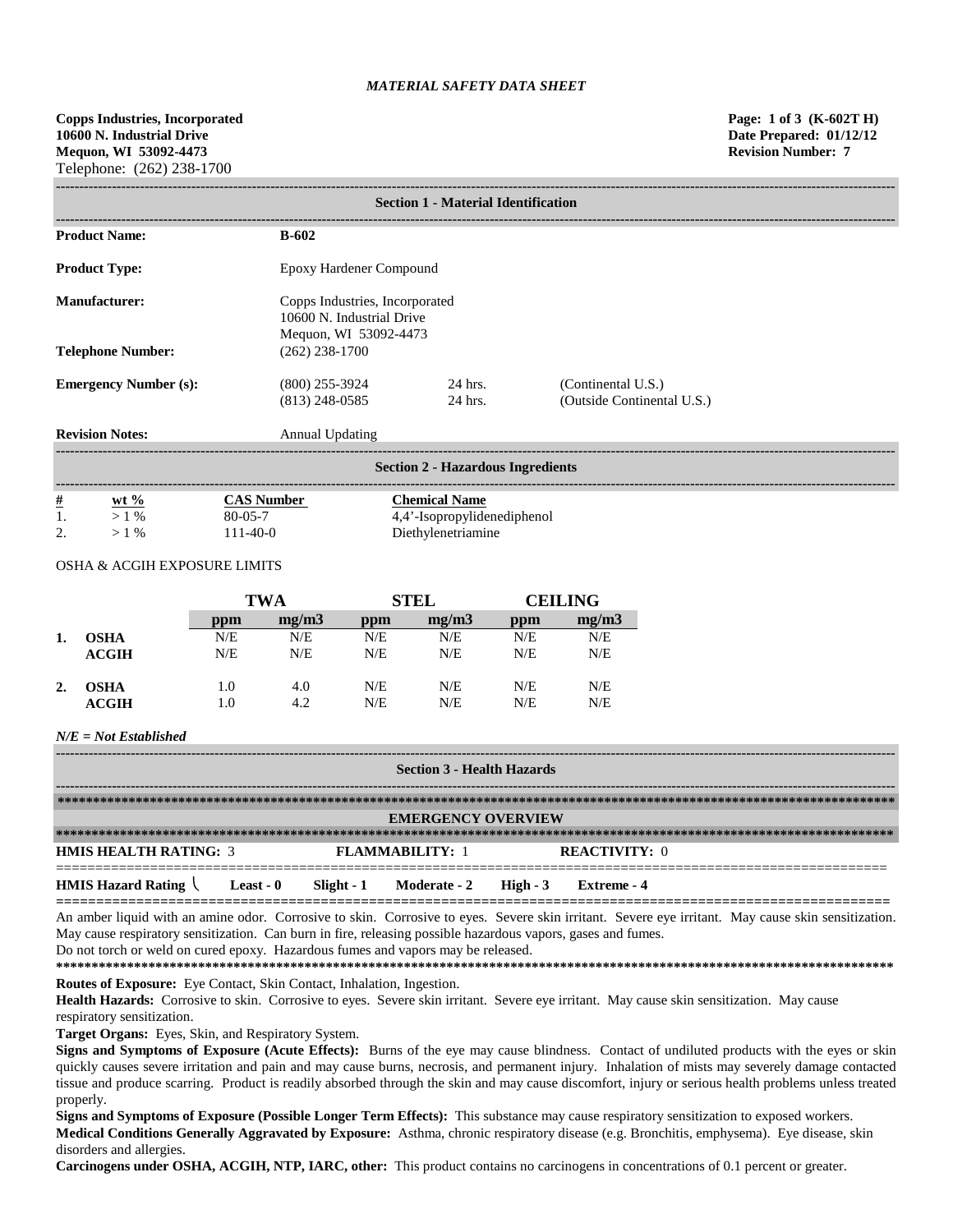**------------------------------------------------------------------------------------------------------------------------------------------------------------------------------------ Section 4 - First Aid ------------------------------------------------------------------------------------------------------------------------------------------------------------------------------------ Eye Contact:** Hold eyelids apart and immediately flush eyes with plenty of water for at least 15 minutes. Seek medical attention. **Skin Contact:** Remove contaminated clothing/shoes and wipe excess from skin. Immediately flush affected area with water for at least 15 minutes. Cover the affected area with a sterile dressing or clean sheeting and seek medical attention immediately. DO NOT APPLY GREASES OR OINTMENTS. Control shock if present. **Inhalation:** Remove victim to fresh air and provide oxygen. If breathing is difficult, seek medical attention. **Ingestion:** In the event of ingestion, administer 3-4 glasses of milk or water. DO NOT INDUCE VOMITING. Seek medical attention immediately. **------------------------------------------------------------------------------------------------------------------------------------------------------------------------------------ Section 5 - Fire and Explosion Data ------------------------------------------------------------------------------------------------------------------------------------------------------------------------------------ Flash Point (closed cup):**  $> 200 \text{ °F}$  **Lower Explosion Limit (LEL):** No data **Upper Explosion Limit (UEL):** No data **Auto Ignition Temperature:** No data **Fire Hazard Classification (OSHA/NFPA):** This product is considered neither flammable nor combustible, but will burn if involved in a fire. **Extinguishing Media:** Foam, Carbon Dioxide (CO2), or dry chemical. **Special Fire Fighting Procedures:** Keep personnel removed from area and upwind of fire. Wear full fire-fighting turnout gear (full bunker gear) and respiratory protection (SCBA). Cool fire exposed containers with water spray. **Unusual Fire and Explosion Hazards:** Hazardous combustion products may be present. Combustion may form aldehydes, nitrous oxides, carbon monoxide (CO), and carbon dioxide (CO2). **------------------------------------------------------------------------------------------------------------------------------------------------------------------------------------ Section 6 - Accidental Release Measures ------------------------------------------------------------------------------------------------------------------------------------------------------------------------------------ Containment Techniques (Removal of ignition sources, diking etc.):** Reduce vapor spreading with a water spray. Stop the leak, if possible. Shut off or remove all ignition sources. Construct a dike to prevent spreading. **Clean-Up Procedures:** Spread absorbent material over area. Transfer to containers by suction. For large spills, recover spilled material with a vacuum truck. Dispose of material in accordance with local, state and federal regulations. Wash area with soap and water. Prevent washings from entering sewers or waterways. **Other Emergency Advice:** Wear protective clothing, boots, gloves, respirator, and eye protection. **------------------------------------------------------------------------------------------------------------------------------------------------------------------------------------ Section 7 - Handling and Storage ------------------------------------------------------------------------------------------------------------------------------------------------------------------------------------ Storage:** Store in a cool (60-80°F), dry ventilated place. Store in closed containers. **Handling:** Avoid breathing of vapors. Handle in well-ventilated workspace. Avoid contact with skin, eyes, or clothing. When handling, do not eat, drink, or smoke. **Other Precautions:** Emergency showers and eye wash stations should be readily accessible. Wash thoroughly after handling. Remove contaminated clothing and gear. Decontaminate. Destroy leather or any articles, which can not be decontaminated. **------------------------------------------------------------------------------------------------------------------------------------------------------------------------------------ Section 8 - Personal Protection/Exposure Controls ------------------------------------------------------------------------------------------------------------------------------------------------------------------------------------ Eye Protection:** Full-face shield with chemical safety goggles. Contact lenses should not be worn while using this product. **Hand Protection:** Neoprene rubber gloves. Cuffed butyl rubber gloves. Nitrile rubber gloves. **Respiratory Protection:** Not necessary under most operating conditions. NIOSH approved organic vapor respirator should be used in confined areas, or when conditions cause high vapor concentrations. If the percent oxygen is below normal then use self-contained breathing apparatus. **Protective Clothing:** Impervious clothing. Slickersuit. Rubber boots. Full rubber suit (rain gear). Butyl or latex protective clothing. **Work and Hygienic Practices:** Eye wash stations and safety showers should be easily accessible. **------------------------------------------------------------------------------------------------------------------------------------------------------------------------------------ Section 9 - Typical Physical and Chemical Properties**

| <b>Physical Form:</b>  | Liquid  | <b>Vapor Density:</b>       | Heavier than air |  |
|------------------------|---------|-----------------------------|------------------|--|
| Color:                 | Amber   | <b>Boiling Point:</b>       | $>200$ °F        |  |
| Odor:                  | Amine   | <b>Melting Point:</b>       | Not applicable   |  |
| pH:                    | No Data | <b>Solubility in Water:</b> | Negligible       |  |
| <b>Vapor Pressure:</b> | No Data | <b>Specific Gravity:</b>    | . 04             |  |
|                        |         |                             |                  |  |

#### **Section 10 - Stability and Reactivity ------------------------------------------------------------------------------------------------------------------------------------------------------------------------------------**

# **Chemical Stability:** Stable **Conditions to Avoid (if stable):** None

**Incompatibility (Materials to Avoid):** Acids, strong oxidizing agents. **Hazardous Decomposition Products:** None **Hazardous Polymerization:** Contact with epoxy resins under uncontrolled conditions. May release excess heat and vapors.